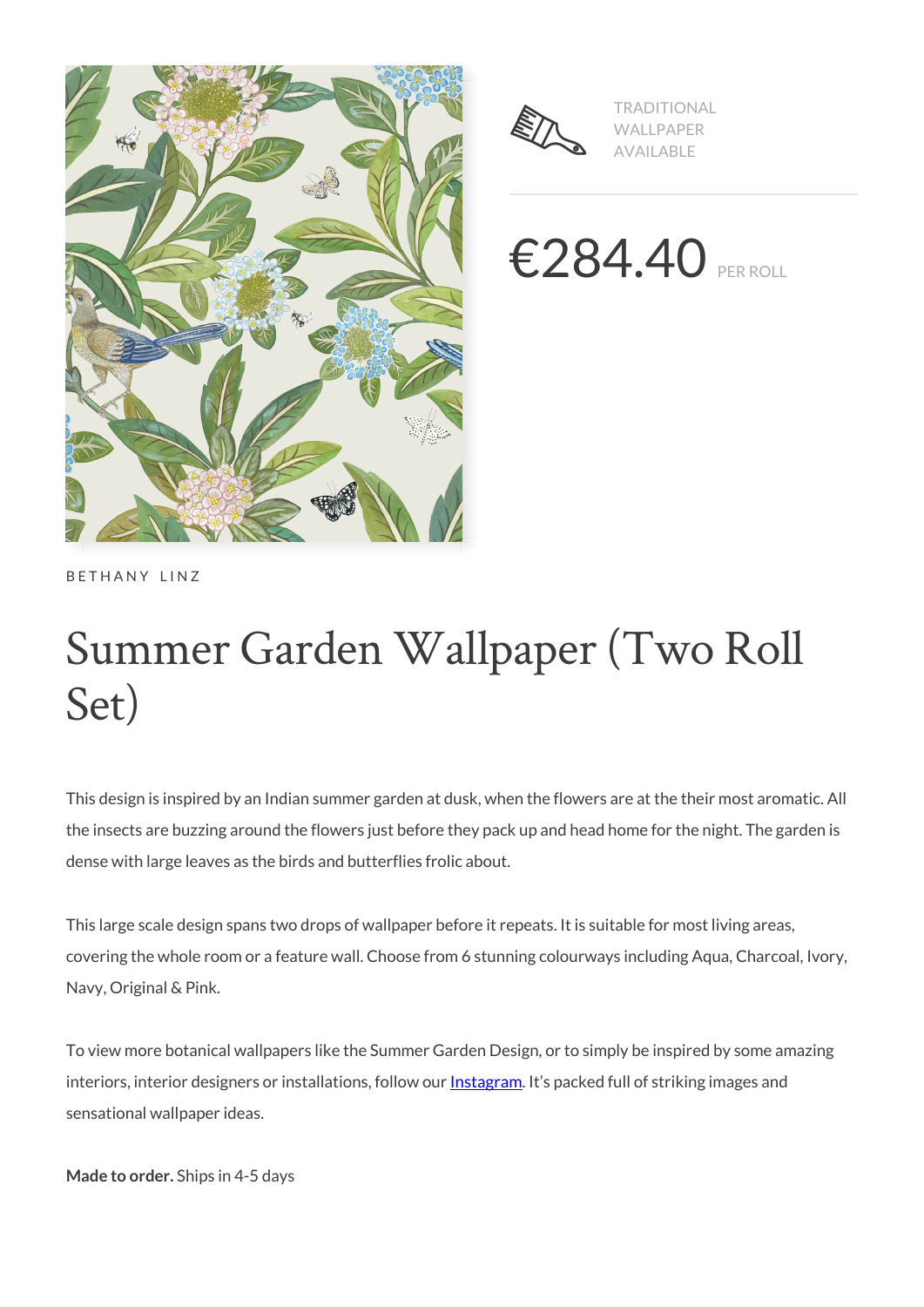Note: *Samples are provided for review of the material, pattern scale and print technique—they are not intended to be used for colour matching purposes. There can be slight shifts in colour between runs, so your wallpaper may vary slightly from sample colouring.*

*Please ensure that you order the correct amount as we do not guarantee that rolls printed in different batches will be an exact match.*

*Manufactured as a double width design (set) requiring 2 rolls, A+B to complete the horizontal repeat. One set is equivalent to 132 sq.ft or (12 sqm).*

| 24" (61.5cm) x 33ft (10.05m) |                      |                   |                | ROLL DIMENSIONS        |                          |  |
|------------------------------|----------------------|-------------------|----------------|------------------------|--------------------------|--|
| 47" (120cm)                  |                      |                   |                |                        | PATTERN REPEAT           |  |
| <b>Straight Match</b>        |                      |                   |                | PATTERN MATCH          |                          |  |
| Pre-trimmed Butt Join        |                      |                   |                |                        | <b>FINISH</b>            |  |
| Washable                     |                      |                   |                |                        | CLEANABILITY             |  |
| Domestic & Commercial        |                      |                   |                |                        | USAGE                    |  |
|                              | $\blacktriangledown$ | ┪┪                | H              |                        | Ħ.                       |  |
| WASHABLE                     | STRIPPABLE           | STRAIGHT<br>MATCH | PASTE THE WALL | GOOD LIGHT<br>FASTNESS | DOMESTIC &<br>COMMERCIAL |  |

#### BETHANY LINZ

Bethany Linz is an Australian artist and textile designer who launched two collections with Milton & King as well as two new cactus designs. Aged With Grace is a collection inspired by old hand-painted murals. Hence, they feature how these works of art seem to grow even more beautiful over the years. The aesthetic is tropical yet rustic. Young At Heart is Bethany's first kids collection. The focus here is on educational wallpaper as well as simply playful and cheerful wallpaper. Both of these collections of wallpapers and fabrics concern time. However short or however long, there is beauty to behold. Shop for Bethany Linz's wallpapers and fabrics and enrich your space. [Read More....](https://www.miltonandking.com/blog/who-is-bethany-linz/)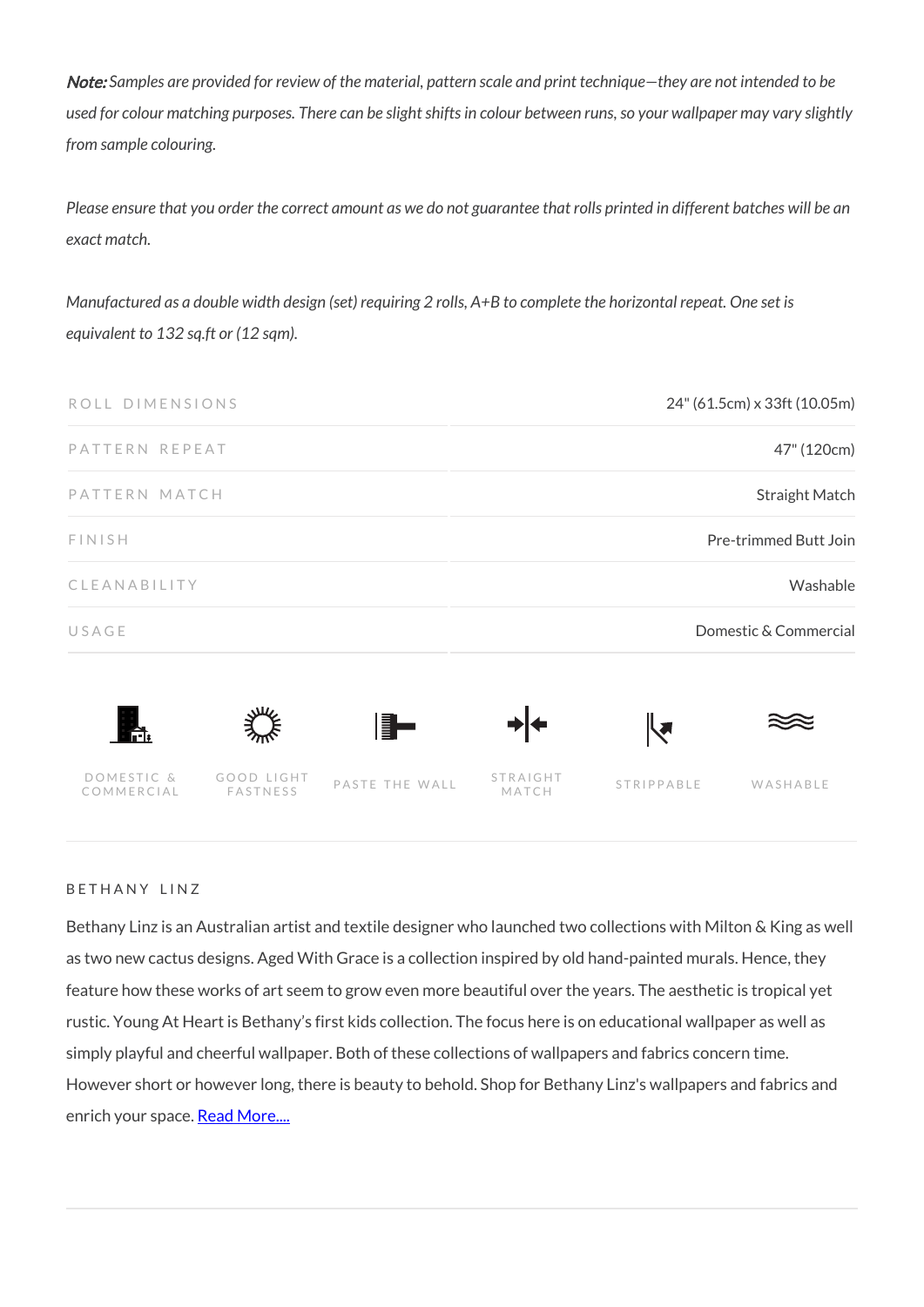#### ADDITIONAL INFORMATION

From botanical-inspired prints to geometric patterns, breathe life into any space, big or small, with one or more of our opulent designer wallpapers. And it's not just reserved for living rooms and hallways, add bold paper to bathrooms and kitchens to channel a contemporary approach to your interior.

### **Non-woven wallpaper advantages**

The most user-friendly wallpaper on the market.

Sourced from FSC Certified Forests and printed with water-based ink. Milton & King's wallpapers are of the highest quality, are environmentally friendly, and totally 100% vinyl-free.

Breathable – These high quality wallpapers are breathable, helping them endure mould and mildew conditions. Thus, perfect to decorate bathrooms, kitchens and laundries.

Paste-The-Wall – Made from both natural and non-porous synthetic fibres. These non-woven wallpapers will not absorb moisture from the adhesive. Simply apply the paste directly to the wall. The paper will not expand or contract with no booking time required.

All Milton & King wallpaper rolls are finished precisely to have no overlap. Meaning the panels simply butt up to each other for ease of installation.

Cleanable – Dirt, dust and other marks can be simply cleaned using a damp cloth with soapy water.

Durable – Our designer wallpapers are also heard wearing and tear-resistant. This is a great advantage as the wallpapers will not get torn during installation or removal.

Easy to Remove – Once completely dry, non-woven wallpapers will come off easily. It should come down in full sheets with no need for the dreaded steamer or water. Without causing any damage to the walls upon their removal

Roll Size – 24" wide x 33' long. Our rolls are the equivalent to a US double roll providing 65 square feet per roll.

#### CERTIFICATIONS

## **This wallpaper has obtained the following Fire and Flammability classifications.**

#### **North America**